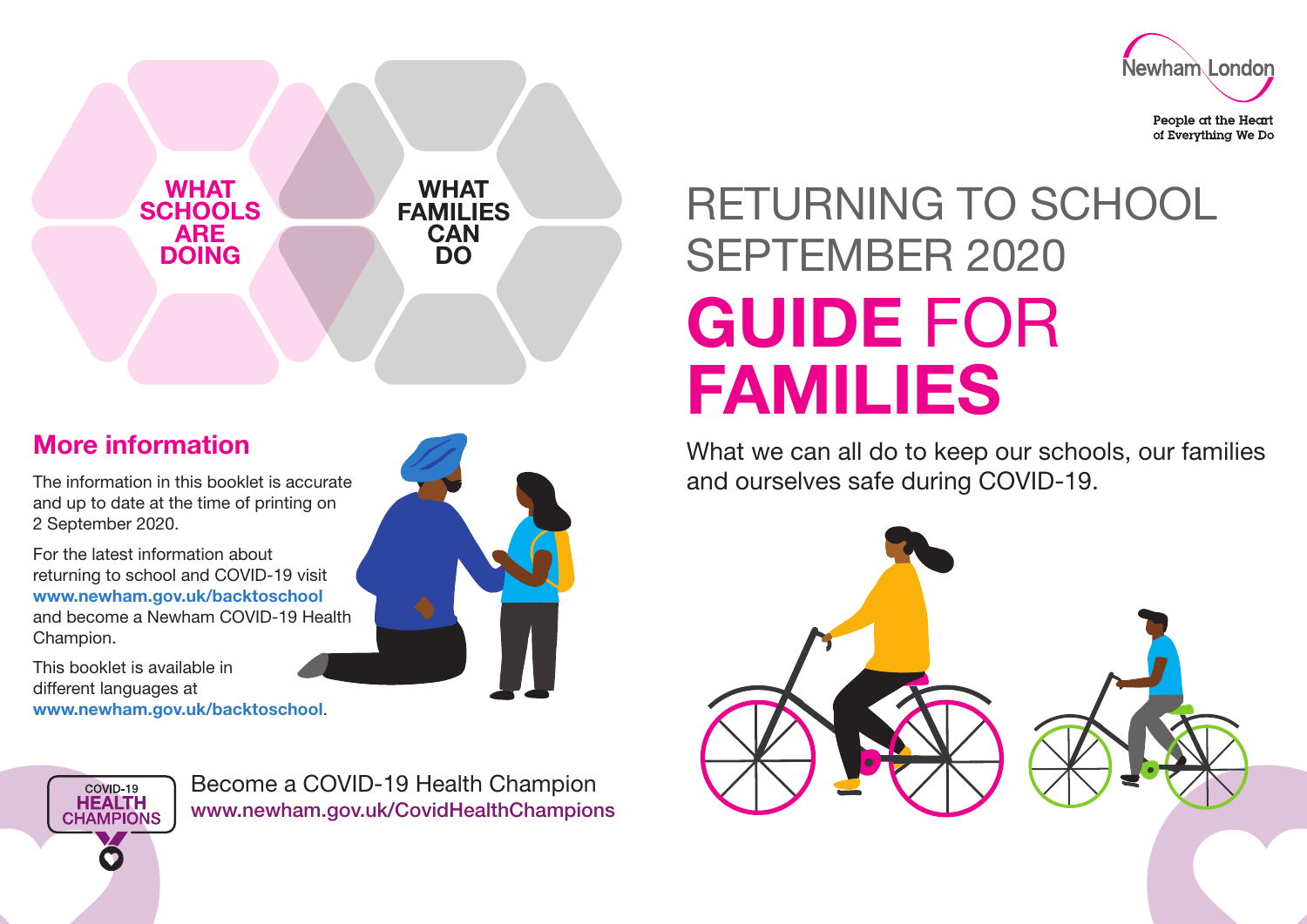#### Getting Newham back to school



First of all, I want to say a huge thank you for everything you and your family have done to keep Newham safe since COVID-19 became part of our lives. As a parent I know how challenging this has been for all of us, especially families.

Newham's schools have been working with the Council's Public Health team to make sure everyone can return to school safely in September.

However much we try, we cannot remove every risk. We always have to balance different risks in our lives, and this is no different. The risks of attending school are small, and need to be weighed against the risks of not attending. Finding this balance must recognise the impact of not attending school on children's learning, lifelong opportunities, social connections and health.

Although it feels like we have lived with COVID-19 for a long time, it is still very new. We are learning more about the virus each day.

The science shows that it is safe to return to school because very few children become seriously ill from COVID-19. It also suggests that schools have not been places where a lot of transmission takes place, even in countries that had more schools open during the pandemic. In particular, younger children do not seem to pass COVID-19 to each other, and teachers do not seem to be at risk of catching COVID-19 from children.

Schools are applying the best and latest knowledge and guidance available to ensure they can welcome students and staff back safely. School will look and feel very different because of the COVID-safe changes. The plans have incorporated everything we know about how important school is for families, as well as how children, young people and families have been feeling throughout the pandemic.

Newham Council continues to respond to COVID-19 across the borough every day. Advice is constantly updated as we get more evidence and depending on the state of the virus. If the situation changes, the balance of risks may change. We commit to keep you informed to help you make informed decisions.

Jason Strelitz Director of Public Health London Borough of Newham

#### We all play a part, and depend on each other

We all have the same goal – to keep our families, friends, ourselves and our community COVID-19 safe.

We are committed to ensuring schools are COVID-19 safe. The more the virus is controlled, the safer it is for everyone.

We all play a part, and depend on each other, to keep Newham safe.



#### Why returning to school is important

School is important for children and young people, as well as their families.

Being at school provides children and young people with more than knowledge. Children and young people develop social connections and a sense of identity while at school, which they use for the rest of their lives.

In addition, schools support students with their mental and physical wellbeing, which is even more important than usual during the pandemic.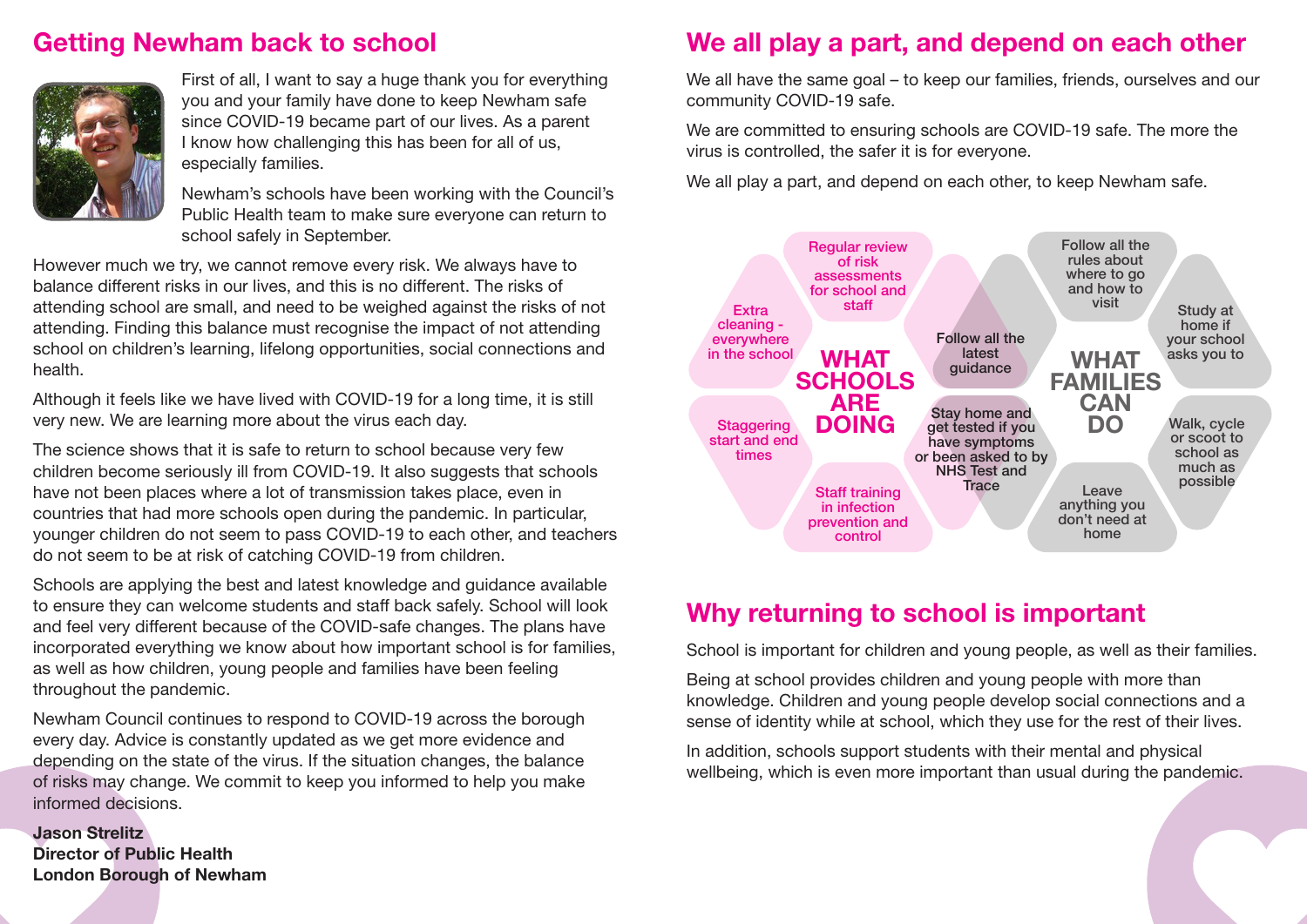#### What the evidence tells us

So far, the evidence shows that children, particularly young children

- do not get very sick with COVID-19 (unless they are vulnerable and have heart or immune problems already)
- do not seem to pass COVID-19 to each other or to adults easily, particularly if they aren't coughing.



In general, the virus is spread in people's breath and on surfaces. This is why we need to stay at least 2 metres away from people we do not live (or are in a support or school bubble) with. Wearing a face covering in indoor places is important too – although not necessary at home, and your school will tell you if you need to wear one while at school.

It is also important to catch coughs and sneezes in a tissue (or the elbow) and put the tissue in the bin, as well as regularly washing your hands.

So far, there have been very few examples of COVID-19 being passed between children at school. This is especially true when everyone – parents, teachers, staff and students – follow safety procedures and stay home if they or someone they spend time with has symptoms or is self-isolating.

Newham Council's Public Health and Education teams are working together to keep schools up to date with the latest evidence and guidance so schools can make changes to their rules and procedures if necessary.

#### Preparing to return to school

It is completely understandable and normal for both children and adults to be concerned and confused by COVID-19 and returning to school. You can help prepare your child(ren) by:



Explaining that everyone is working to stop the virus from spreading.



Reminding them what they can do to stay safe: Washing hands, face coverings and social distancing.

Planning things so the lead up to school is fun and distracts them from worries.



Listening to their concerns and questions. Be kind to yourself and your family – It is not easy for anyone.

Schools are aware that some children will have lost loved ones or experienced stress at home during COVID-19. They also know that some students will be worried about their health or their family. Schools will work with families to support their students. If your child(ren) had a tough time over the last six months please let your school know so they can make an individualised return plan for them.

### Keeping healthy



Make sure your child(ren) are up to date with their vaccinations. The risk of vaccine preventable childhood diseases is more than the risk of COVID-19.



Make plans for after school and weekends – staying active and taking a break from the day-today is good for both body and mind!





Eat at least five portions of vegetables and fruit every day and drink plenty of water to help your body fight off infections.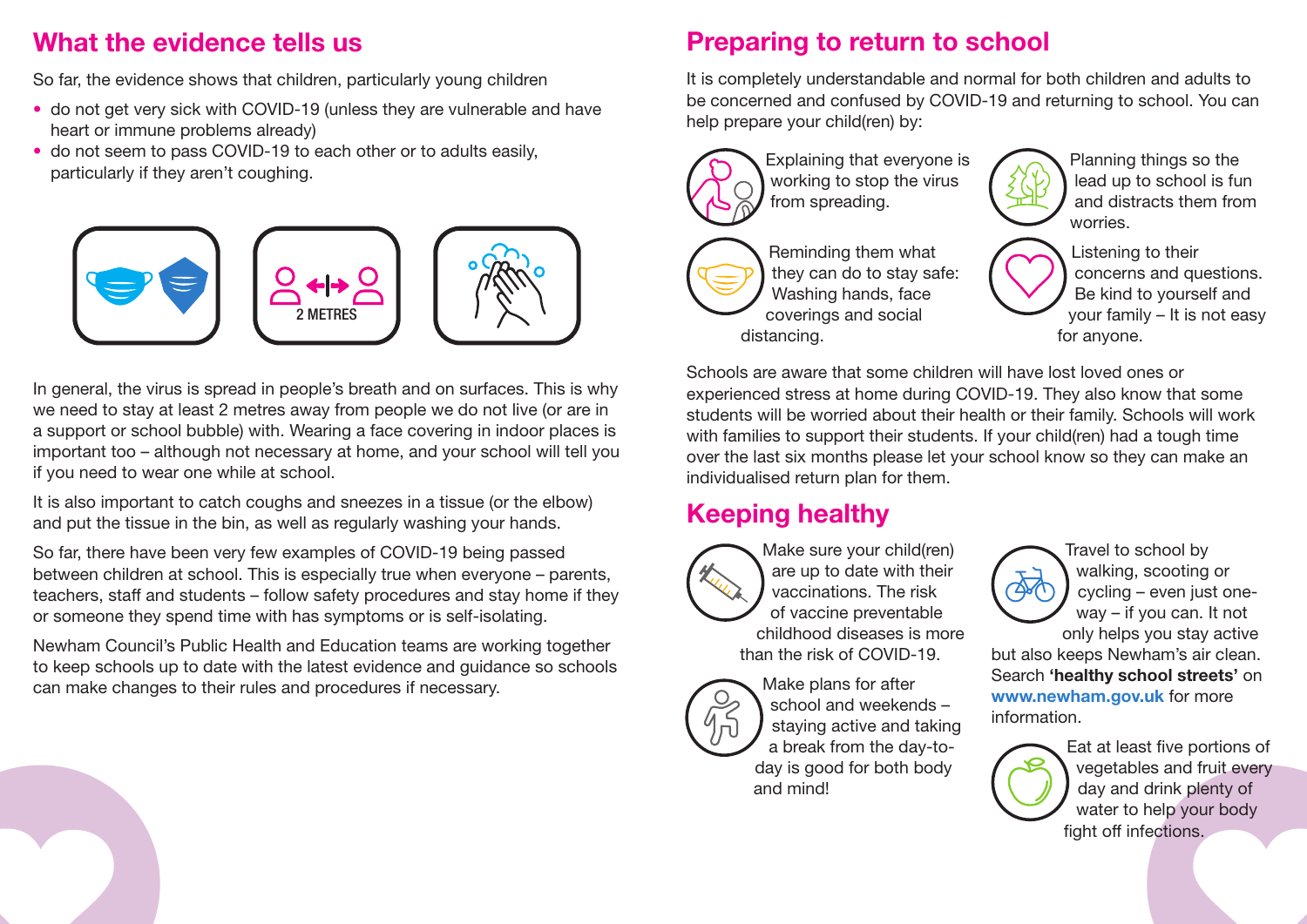## Staying safe before, during & after school



- Read the information provided by the school. Contact them if you have questions
- Talk to your child about what school will be like and explain the new rules
- Remind your child that schools are keeping them safe
- Make sure your school has the correct contact details for you
- Let the school know if your child needs additional support to return to school
- Make sure you have face coverings and hand sanitiser ready



- Arrive/drop off at the time your school tells you to
- Walk, scoot or bike to school as much as possible
- If using public transport wear a face covering, keep 2 metres apart from others and use hand sanitiser
- Keep 2 metres apart at the school gates, including when talking to staff, other parents, family members, and students



- Schools will have changed how people move around the building and act. Be sure to follow all the rules set by the school
- Stay home if your child or someone in your household has COVID-19, COVID-19 symptoms, or is contacted by NHS Test & Trace
- Contact the school immediately if anyone in your household or support bubble has COVID-19, COVID-19 symptoms, or is contacted by NHS Test & **Trace**



- Go home/pick up at the time your school tells you to
- Walk, scoot or bike home as much as possible
- If using public transport wear a face covering, keep 2 metres apart from others and use hand sanitiser
- Keep 2 metres apart at the school gates, including when talking to staff, other parents, family members and students
- Observe social distancing and hand washing rules if you stop somewhere on the way home
- Wash your hands as soon as you get home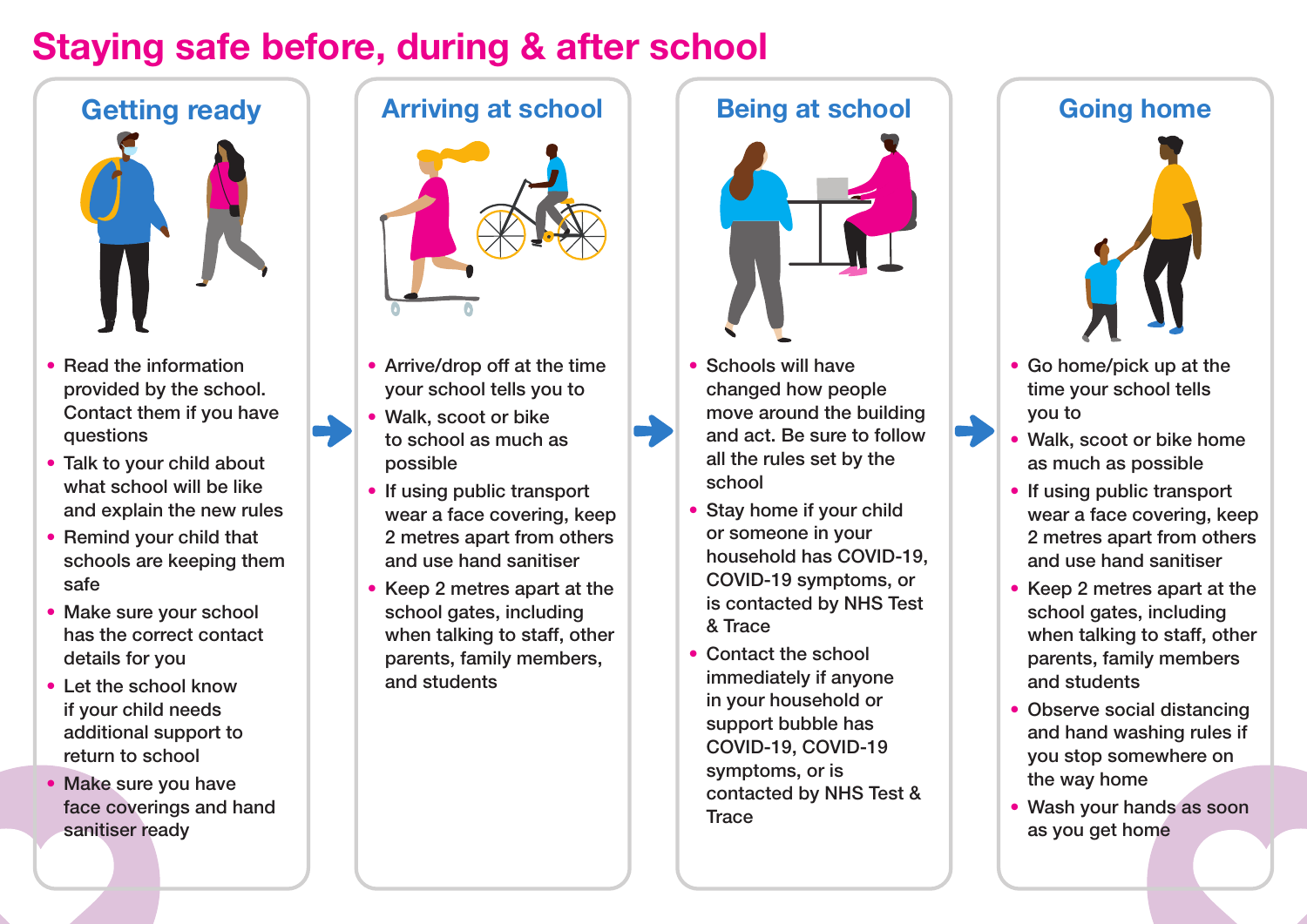## Keeping us all COVID-19 safe

Every school will have new COVID-19 rules and procedures specific to them. However, staying safe at school is just like staying safe anywhere during COVID-19. Following these steps will keep everyone safe at school, at home and in public:



#### **1. Be in touch with your school**

- Make sure the school has up to date contact details for you.
- Communicate with the school by phone or email.
- If you have any questions or worries, get in touch with your school.



#### **2. Keep your distance**

- When at school, follow the rules and make sure you stay in your bubble.
- When in public, keep 2 metres away from people you don't live with. If you can't, wear a face covering and keep interactions short.



#### **4. Wash your hands**

- Wash your hands regularly, with soap, for at least 20 seconds. Especially when you get to a new location (e.g. school or home) and before putting on a face covering and after removing it.
- Use hand sanitiser if you cannot wash your hands with soap and water.



#### **5. Stay home**

- Stay home if you, anyone you live with, or someone you have spent time with has COVID-19, COVID-19 symptoms, or has been asked to by NHS Test & Trace.
- Tell the school if your family or support bubble is self-isolating.



#### **3. Wear a face covering**

- Everyone over 11 years old should wear a face covering in all indoor public spaces.
- Your school will tell you if you need to wear one at school.
- People who need to lip read, or with other disabilities are exempt.



#### **6. Get tested**

- Get tested if you have COVID-19 symptoms: a high temperature; a new, continuous cough; a loss of, or change to, your sense of smell or taste.
- Book a test at: [www.nhs.uk/ask-for-a](http://www.nhs.uk/ask-for-a-coronavirus-test)[coronavirus-test](http://www.nhs.uk/ask-for-a-coronavirus-test) or call 119.